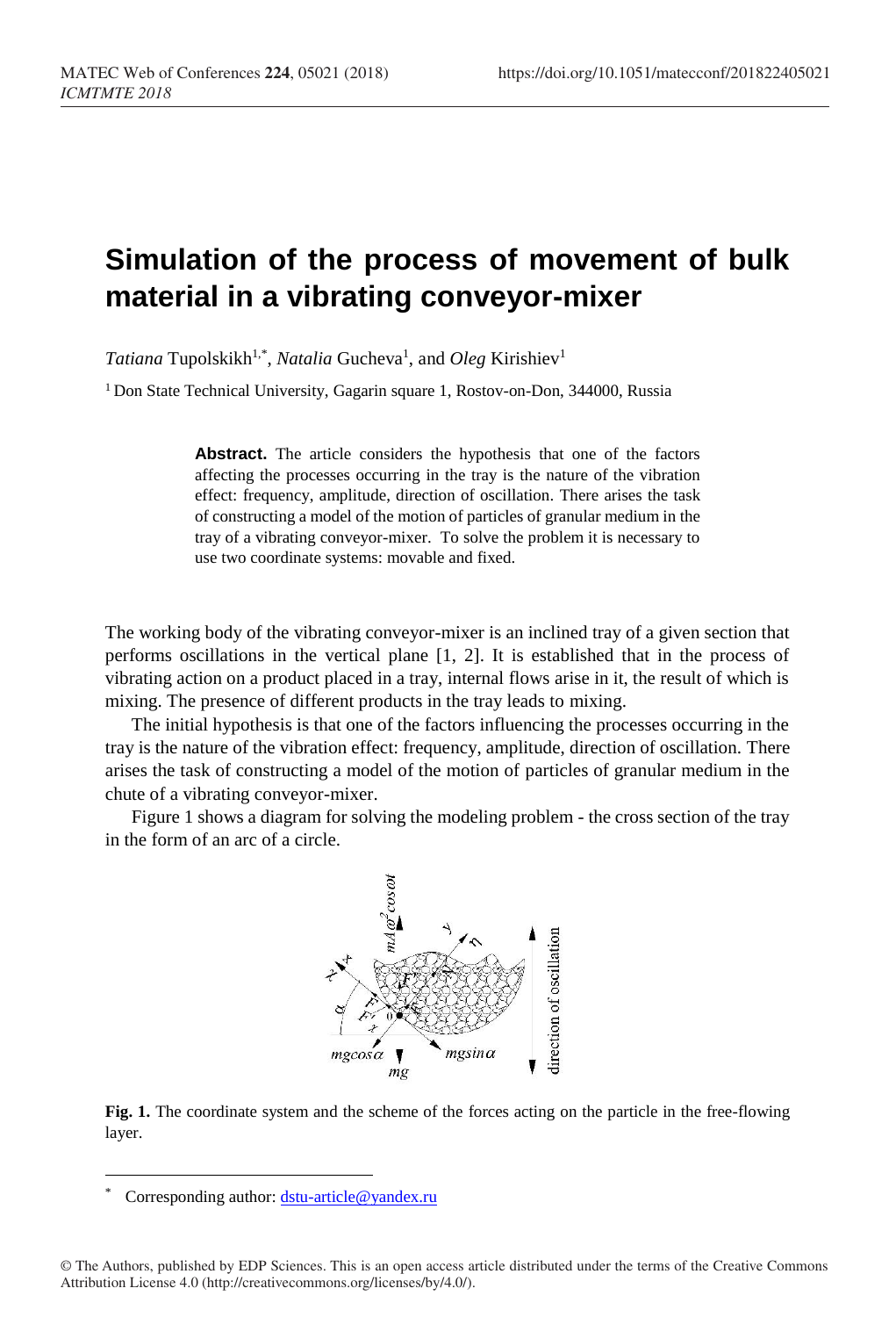The cross section is symmetrical with respect to the longitudinal axis of the tray, so we will consider the movement of the layer on the left side of the tray, assuming that the right side of the bottom of the mixer of motion will be a mirror image of the motion on the left.

To solve the problem it is necessary to use two coordinate systems: movable and fixed.

The movable rectangular coordinate system  $XOY$  is connected to the bottom of the mixer. The origin at the point O of the mixer bottom, angle of the OX axis to the horizon  $\alpha$ . Fixed coordinate system  $\chi O_1 \eta$  is related to the material particle of the product *m*, located on the surface of the tray, and parallel to the movable coordinate system.

To solve the problem, we make the following assumptions:

- 1. at the initial instant of time the origin of coordinates  $\hat{O}$  and  $\hat{O}_1$  coincide;
- 2. the direction of oscillations forms with a horizontal plane a given constant angle equal to  $\pi/2;$
- 3. a material particle of mass  $m$  is an elementary volume of granular medium with its properties;
- 4. the force of resistance of a granular medium to the motion of a particle  $F'$  is proportional to the velocity of motion of the particle and is the same in all directions;
- 5. The friction coefficient of the particle sliding along the surface of the bottom of the mixer  $f$  is a constant.

The motion of the bottom will be harmonic, determined by a system of equations in a fixed coordinate system:

$$
\begin{cases}\n\chi = A \cos \omega t \sin \alpha \\
\eta = A \cos \omega t \cos \alpha\n\end{cases}
$$
\n(1)

where  $\omega$  – circular oscillation frequency;  $A$  – amplitude of oscillation.

The first derivative (velocity) and the second derivative (acceleration) will have the form:

$$
\begin{cases}\n\frac{d\chi}{dt} = -A\omega sin\omega t sin\alpha & \int \frac{d^2\chi}{dt^2} = -A\omega^2 cos\omega t sin\alpha \\
\frac{d\eta}{dt} = -A\omega sin\omega t cos\alpha & \int \frac{d^2\eta}{dt^2} = -A\omega^2 cos\omega t cos\alpha\n\end{cases}
$$
\n(2)

The influence of the product layer on the particle m is determined by the additional force  $F'$  resistance to movement, proportional to the velocity of the particle and identical in all directions. We define this force as follows:

Axis O $\chi$   $F'_\chi = k' \dot{\chi}$ , and axis O $\eta$   $F'_\chi = k' \dot{\eta}$ where  $-k'$  coefficient of proportionality.

Since it is assumed that the coefficient of friction  $f$  is a constant, the differential equations of motion of the particle when vibrating the layer of bulk material will take the form:

$$
\begin{cases}\nm\ddot{\chi} = fN + k'\dot{\chi} - mg\sin\alpha\\
m\ddot{\eta} = N + k'\dot{\eta} - mg\cos\alpha\end{cases}
$$
\n(3)

Of interest is the motion of a particle in the mobile *XOY* coordinate system, which has the form, taking into account the portable movement of the bottom of the mixer:

$$
\begin{cases} \frac{m\ddot{x} = fN + k'\dot{x} - mg\sin\alpha + mA\omega^2\cos\omega t\sin\alpha}{m\ddot{y} = N + k'\dot{\eta} - mg\cos\alpha + mA\omega^2\cos\omega t\cos\alpha} \end{cases}
$$
(4)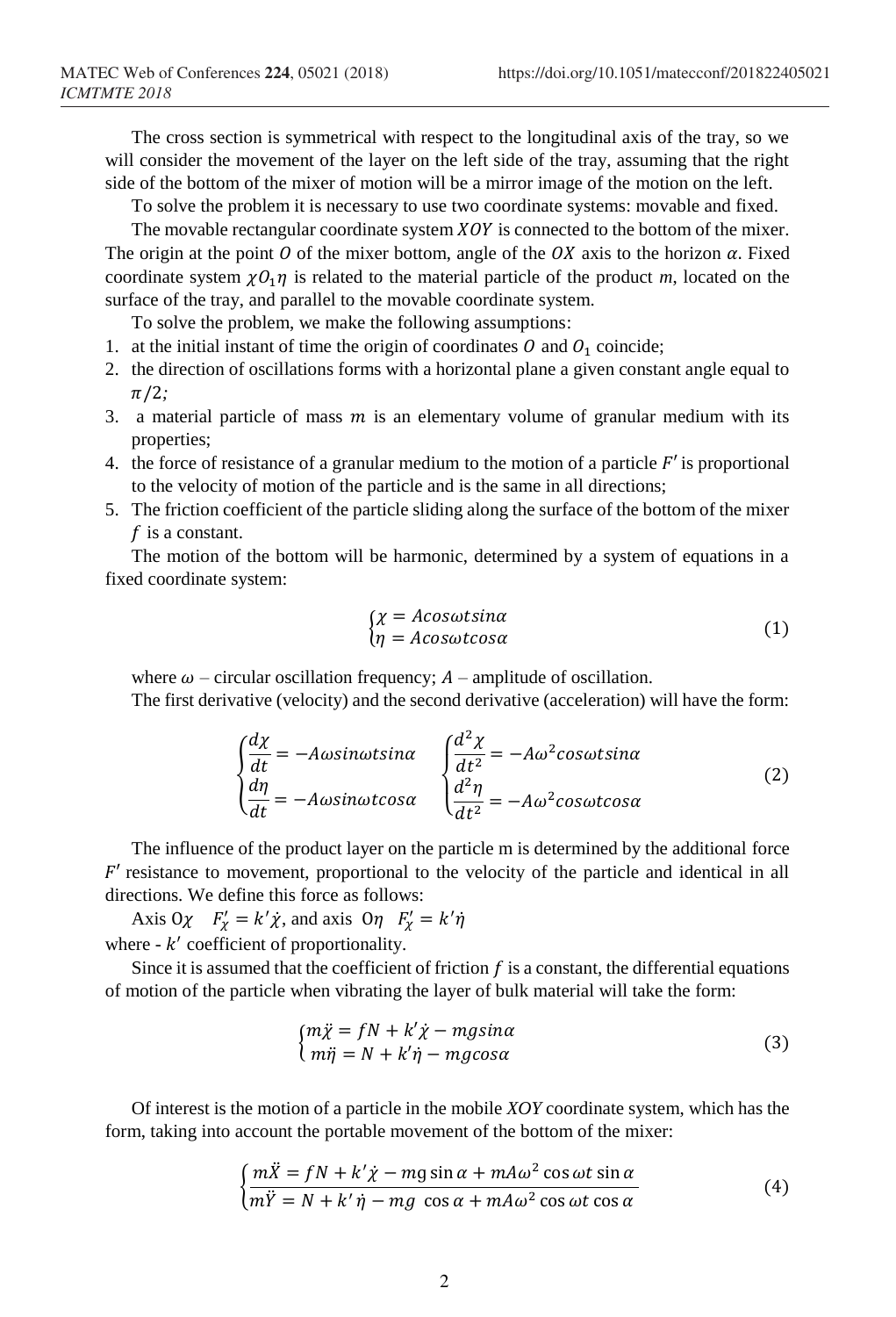The direction of the frictional force depends on the direction of motion of the particle and can be defined as:

$$
F = \left\{ \frac{-fN}{fN}, \text{ if } \frac{\dot{X} > 0}{\dot{X} < 0} \right\} \tag{5}
$$

It is known that in the vibrational displacement of a particle there are different modes of motion: motion along with the plane and motion outside the plane. When moving along with the plane, the particle can be relatively fixed, move forward or backward  $[3, 4]$ . With vertical vibrations, the particle (layer) can move together with the plane, and move vertically outside the plane. To solve the equations of motion of a particle, we find the moments of a change in the form of the particle motion. The motion of the particles outside the plane or with separation from the bottom is of interest for the mixing process, since in this case, as experiments have shown [5, 6], there is an intensive mixing of the particulate material with air flowing between the particles and relative displacement of the particles.

Let us find the moment of transition of the motion of a particle with the plane of the bottom to the motion of a particle outside the plane of the bottom, otherwise, the moment of separation *t0* of the particle from the bottom

. If we multiply  $t_0$  by the circular oscillation frequency  $\omega$ , we obtain the angle of separation of the layer from the bottom ω*t0.*

It is obvious that at the moment of separation  $t_0$  of the particle from the plane of the bottom, the normal pressure  $N = 0$ .

Normal pressure is present in the second equation of the system of equations (4). Acceleration of the bottom at the time of separation  $t_0$  should be  $\ddot{Y} = -g$ . In this case, the equation takes the form:

$$
m(-g) = N + k'A\omega sin\omega t_0 cos\alpha - mgcos\alpha + mA\omega^2 cos\omega t_0 cos\alpha \tag{6}
$$

After the transformations, taking into account that  $N = 0$ , we obtain:

$$
(-g) = -kA\omega sin\omega t_0 cos\alpha - g cos\alpha + A\omega^2 cos\omega t_0 cos\alpha
$$

where  $k = \frac{k'}{m}$  $\frac{\hbar'}{m}$  - coefficient of resistance of granular medium to particle motion.

Further transformations lead to an expression that determines the angle of separation ω*t<sup>0</sup>* of the layer of granular material under vibration action:

$$
\omega t_0 = \arccos\left[\frac{g}{A\omega^2} \left(\frac{\cos\alpha - 1}{\cos\alpha}\right) \cdot \arctgB\right] \tag{7}
$$

where  $B = \frac{k}{v}$  $\frac{\kappa}{\omega}$ .

The resistance coefficient *k* represents the integral effect of the layer on a particle *m* and can be found by an experimental method, since it depends on the physico-mechanical properties of the material being transported.

Let us construct a diagram of the change in the angle of separation  $\omega t_0$  from the angle of inclination  $\alpha$  of the profile of the bottom of the mixer (Figure 2) to the horizon according to equation (7).